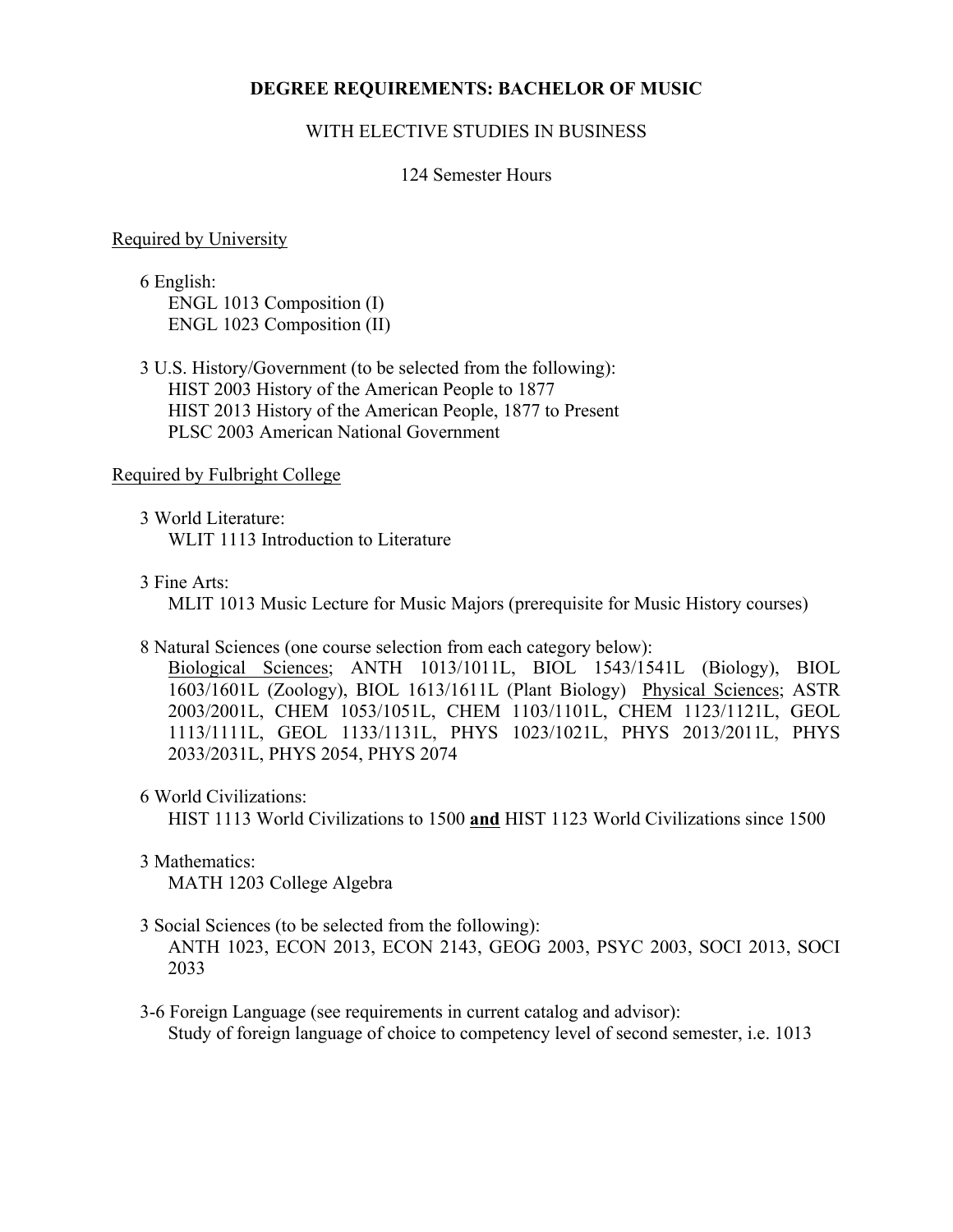Theory/Aural Perception: 15 Hours MUTH 1003 Basic Musicianship<sup>1</sup> MUTH 1603 Music Theory I MUTH 2603 Music Theory II MUTH 1621 Aural Perception I MUTH 1631 Aural Perception II MUTH 3613 Form and 20th Century Techniques MUTH 2621 Aural Perception III MUTH 2631 Aural Perception IV MUTH 4612 Orchestration

Class Piano: 4 Hours2 MUAC 1221 Piano Class for Music Majors I MUAC 1231 Piano Class for Music Majors II MUAC 2221 Piano Class for Music Majors III MUAC 2231 Piano Class for Music Majors IV

Music Technology: 2 Hours (sophomore standing required for enrollment) MUAC 2111 Music Technology I MUAC 2121 Music Technology II

History/Literature: 9 Hours

MUHS 3703 History of Music to 1800 MUHS 3713 History of Music from 1800 to Present MUHS 4253 Special Topics in Music History<sup>3</sup>

Applied Music (Private): 14 Hours4

MUAP 110V (4 hours), 210V (4 hours), 310V (4 hours), 410V (1 hour), 3201 Recital I (1 hour)

Pedagogy: 2 Hours

MUPD 3801 Conducting

MUPD 3811 Conducting Instrumental Music *or* MUPD 3861 Conducting Vocal Music

## Ensemble: 7 Hours

MUEN 1411 Concert Choir is required the first year of residency for all music majors (1 hour)

6 hours to be selected from the following:

MUEN 1461, 2461, 3461, 4461 Wind Symphony or MUEN 1511, 2511, 3511, 4511 Symphonic Band or MUEN 1481, 2481, 3481, 4481 Concert Band or MUEN 1441, 2441, 3441, 4441 Marching Band or MUEN 1431, 2431, 3431, 4341 Symphony Orchestra or MUEN 1411, 2411, 3411, 4411 Concert Choir or MUEN 1451, 2451, 3451, 4451 Schola Cantorum

Required for Business Administration Minor for Non-Business Students: A Minimum of 20 or 21 hours required (STUDENTS SHOULD SEE A BUSINESS ADVISOR FOR ASSISTANCE WITH THE BUSINESS MINOR)